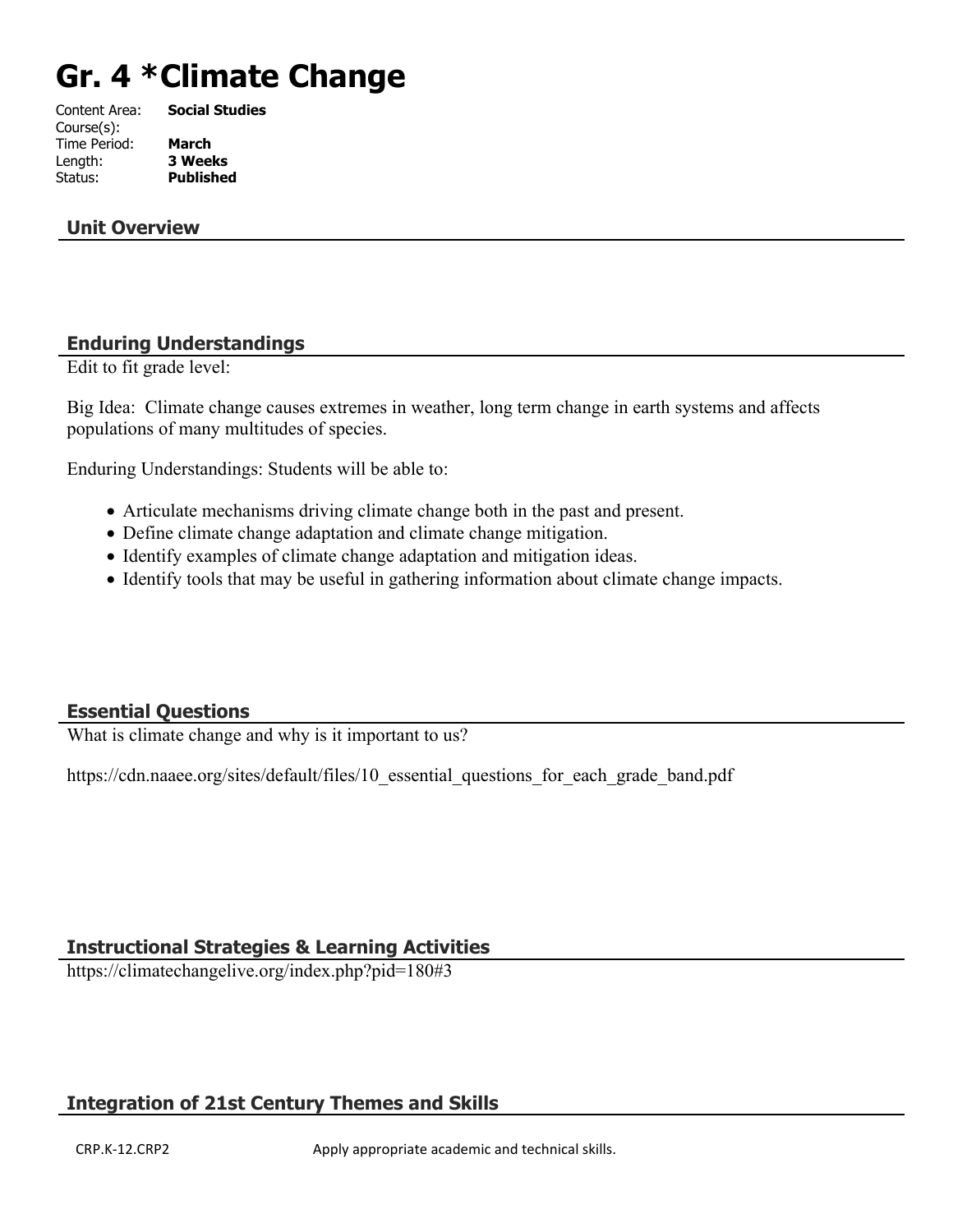| CRP.K-12.CRP5        | Consider the environmental, social and economic impacts of decisions.              |
|----------------------|------------------------------------------------------------------------------------|
| CRP.K-12.CRP4        | Communicate clearly and effectively and with reason.                               |
| CRP.K-12.CRP8        | Utilize critical thinking to make sense of problems and persevere in solving them. |
| <b>CRP.K-12.CRP7</b> | Employ valid and reliable research strategies.                                     |
| CRP.K-12.CRP1        | Act as a responsible and contributing citizen and employee.                        |
| CRP.K-12.CRP6        | Demonstrate creativity and innovation.                                             |
|                      |                                                                                    |

# **Interdisciplinary Connections**

| LA.W.4.7     | Conduct short research projects that build knowledge through investigation of different<br>aspects of a topic.                                                                                                                                                               |
|--------------|------------------------------------------------------------------------------------------------------------------------------------------------------------------------------------------------------------------------------------------------------------------------------|
| LA.RI.4.4    | Determine the meaning of general academic and domain-specific words or phrases in a<br>text relevant to a grade 4 topic or subject area.                                                                                                                                     |
| SCI.4-ESS2-1 | Make observations and/or measurements to provide evidence of the effects of<br>weathering or the rate of erosion by water, ice, wind, or vegetation.                                                                                                                         |
| LA.RI.4.1    | Refer to details and examples in a text and make relevant connections when explaining<br>what the text says explicitly and when drawing inferences from the text.                                                                                                            |
| LA.W.4.2.A   | Introduce a topic clearly and group related information in paragraphs and sections;<br>include formatting (e.g., headings), illustrations, and multimedia when useful to aiding<br>comprehension.                                                                            |
| LA.W.4.2.C   | Link ideas within paragraphs and sections of information using words and phrases (e.g.,<br>another, for example, also, because).                                                                                                                                             |
| LA.W.4.2.D   | Use precise language and domain-specific vocabulary to inform about or explain the topic.                                                                                                                                                                                    |
| LA.W.4.2.E   | Provide a conclusion related to the information or explanation presented.                                                                                                                                                                                                    |
| SCI.4-ESS2-2 | Analyze and interpret data from maps to describe patterns of Earth's features.                                                                                                                                                                                               |
| LA.W.4.2.B   | Develop the topic with facts, definitions, concrete details, text evidence, or other<br>information and examples related to the topic.                                                                                                                                       |
| LA.RI.4.3    | Explain events, procedures, ideas, or concepts in a historical, scientific, or technical text,<br>including what happened and why, based on specific information in the text.                                                                                                |
| LA.RI.4.7    | Interpret information presented visually, orally, or quantitatively (e.g., in charts, graphs,<br>diagrams, time lines, animations, or interactive elements on Web pages) and explain how<br>the information contributes to an understanding of the text in which it appears. |
| LA.RI.4.8    | Explain how an author uses reasons and evidence to support particular points in a text.                                                                                                                                                                                      |
| LA.RI.4.9    | Integrate and reflect on (e.g., practical knowledge, historical/cultural context, and<br>background knowledge) information from two texts on the same topic in order to write or<br>speak about the subject knowledgeably.                                                   |
| LA.RI.4.5    | Describe the overall structure (e.g., chronology, comparison, cause/effect,<br>problem/solution) of events, ideas, concepts, or information in a text or part of a text.                                                                                                     |
| LA.RI.4.6    | Compare and contrast a firsthand and secondhand account of the same event or topic;<br>describe the differences in focus and the information provided.                                                                                                                       |
| SCI.4-ESS3-1 | Obtain and combine information to describe that energy and fuels are derived from<br>natural resources and that their uses affect the environment.                                                                                                                           |
| SCI.4-ESS3-2 | Generate and compare multiple solutions to reduce the impacts of natural Earth processes<br>on humans.                                                                                                                                                                       |